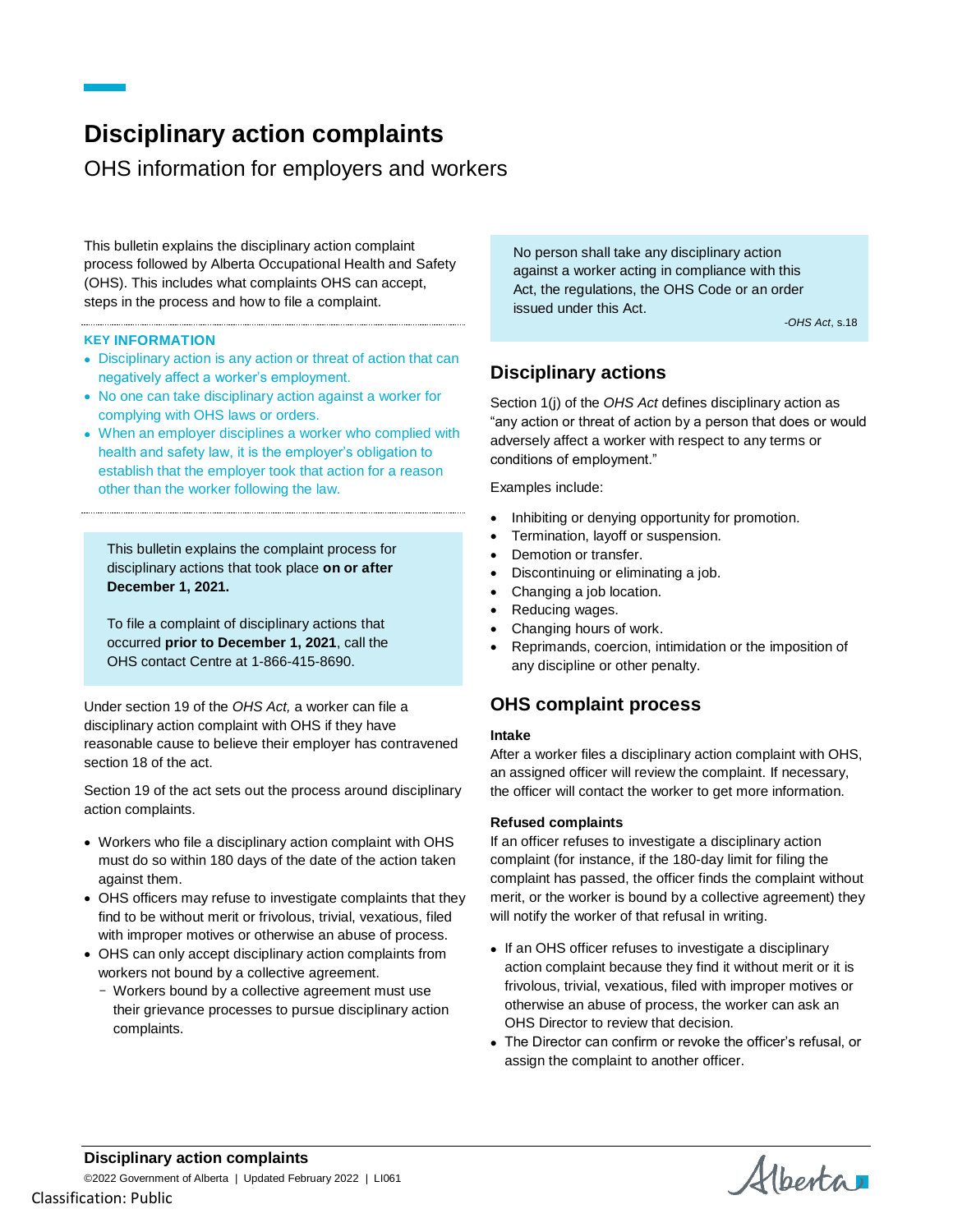#### **Complaint investigations**

OHS disciplinary action complaint investigations are impartial, objective and follow a defined process. To start with, the investigating officer will establish that:

- The worker was complying with a requirement in OHS legislation or an OHS officer's order.
- The employer took disciplinary action against the worker.

If the officer establishes both points to their satisfaction, they may try to help the parties find a voluntary resolution to the complaint.

If voluntary resolution is not possible, the officer will ask the employer to provide information to support that they took the disciplinary action for a reason other than health and safety compliance.

Section 19(10)(b) of the act puts the onus on the person who took disciplinary action to establish that it was for a reason other than the worker complying with OHS legislation or orders.

- If the person cannot do so, then the contravention of section 18 is established.
- OHS officers do not address employment disputes or determine if disciplinary actions taken for non-OHS reasons are appropriate.
	- If a worker believes that disciplinary action taken for a stated reason other than health and safety is invalid or unjustified, they can contact **Employment Standards** or a lawyer.

Throughout the investigation, the employer and worker will both have opportunity to review and respond to any relevant information provided to OHS. The investigating officer facilitates these opportunities.

# **OHS decisions**

When an officer completes a disciplinary action complaint investigation, they will notify both parties (employer and worker) of their decision in writing.

If the officer finds that the employer took disciplinary action in contravention of section 18 of the act, they can require the employer to:

- Stop the disciplinary action.
- Reinstate the worker to their former employment under the same terms and conditions.
- Pay the worker not more than the equivalent of wages and benefits the worker would have earned if the disciplinary action did not happen.
- Remove the reprimand or other references to the matter from employment records.
- Take any other measure the officer considers necessary to prevent a recurrence.

# **Appealing a decision**

Either party can appeal the written decision from a completed OHS investigation with the Alberta Labour Relations Board [\(ALRB\)](http://www.alrb.gov.ab.ca/ohs_appeals.html). Any orders stemming from the decision can also be appealed to the ALRB.

The appellant must send the Notice of Appeal to the ALRB within 30 days of receipt of the disciplinary action complaint decision from OHS.

ALRB decisions:

- Are final (subject only to judicial review).
- Become public information.
- Are posted on the ALRB website.

### **Out of scope**

Disciplinary action complaints under the *OHS Act* strictly address cases where an employer takes disciplinary action against a worker because the worker complied with OHS legislation or orders.

Disciplinary action complaints do not address discrimination, wrongful dismissal, health and safety concerns, or collective bargaining issues. If your concerns involve these, the following may be helpful. (See also "For more information" on the next page.)

#### **Discrimination**

The *Alberta Human Rights Act* protects all Albertans from discrimination in the areas of employment. Visit the [Alberta](http://albertahumanrights.ab.ca/)  **[Human Rights Commission](http://albertahumanrights.ab.ca/) for more information.** 

#### **Wrongful dismissal**

Employment Standards addresses non-OHS employment disputes. Visit the **employment** standards web page for more information.

### **Health and safety concerns**

OHS does not address health and safety concerns during a disciplinary action complaint. If you have occupational health and safety concerns, you may contact OHS. See "Contact us" on the next page for details.

#### **Collective bargaining issues**

A worker's union should be their first point of contact regarding any grievance, including disciplinary action complaints when a worker is subject to a collective agreement. Workers who believe they have not been fairly represented by their union regarding their grievance, may consider a duty of fair representation complaint through the [ALRB.](http://www.alrb.gov.ab.ca/)